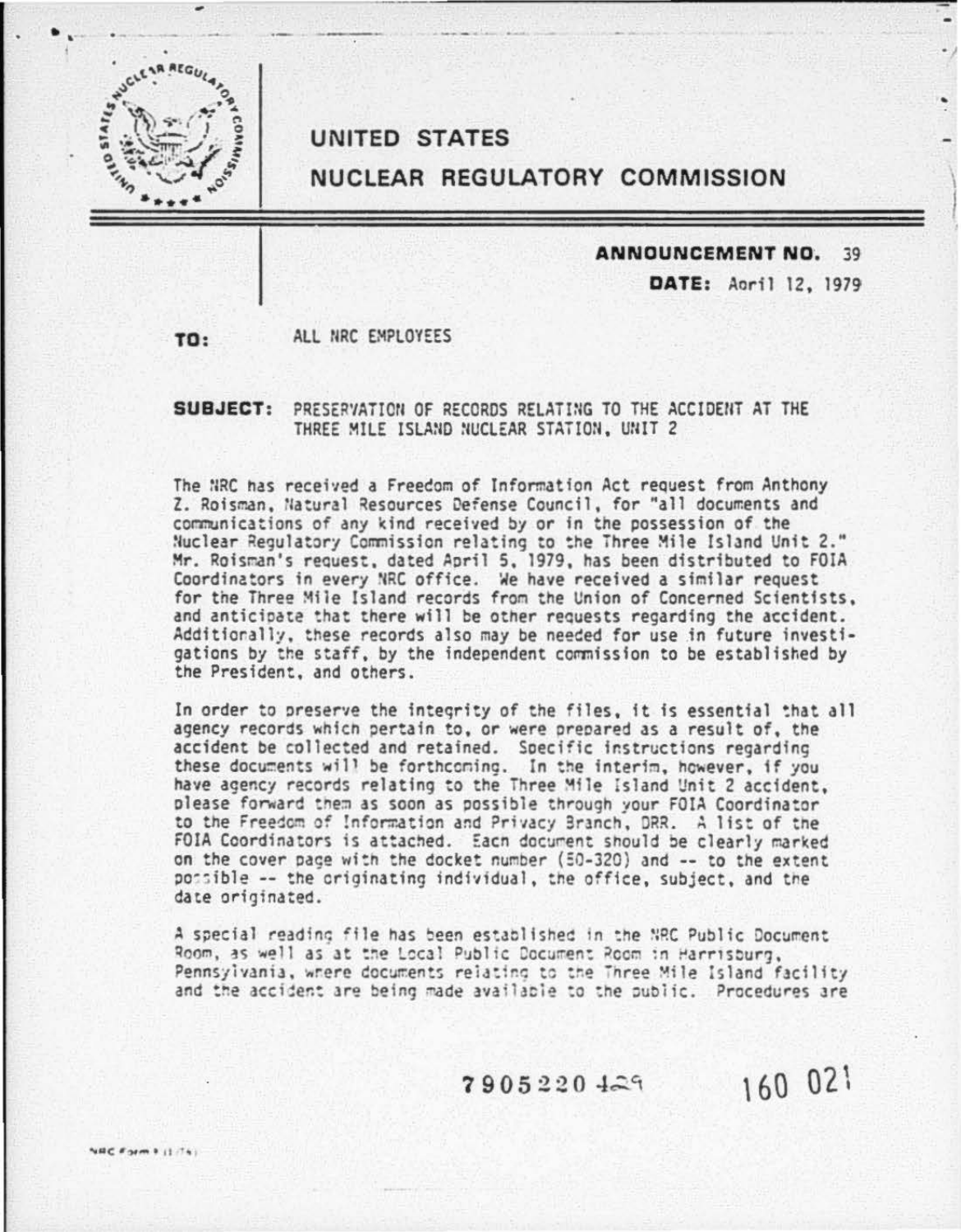also now being formulated to provide these document rooms with weekly updates of documents subject to the requests.

If there are any questions regarding this memorandum, please call Don<br>Grimsley, Chief, Freedom of Information and Privacy Branch, on 492-8133.

illow J. M. Felton, Director

Division of Rules and Records Office of Administration

Attachment: As stated

 $\overline{ }$ 

# 160 022